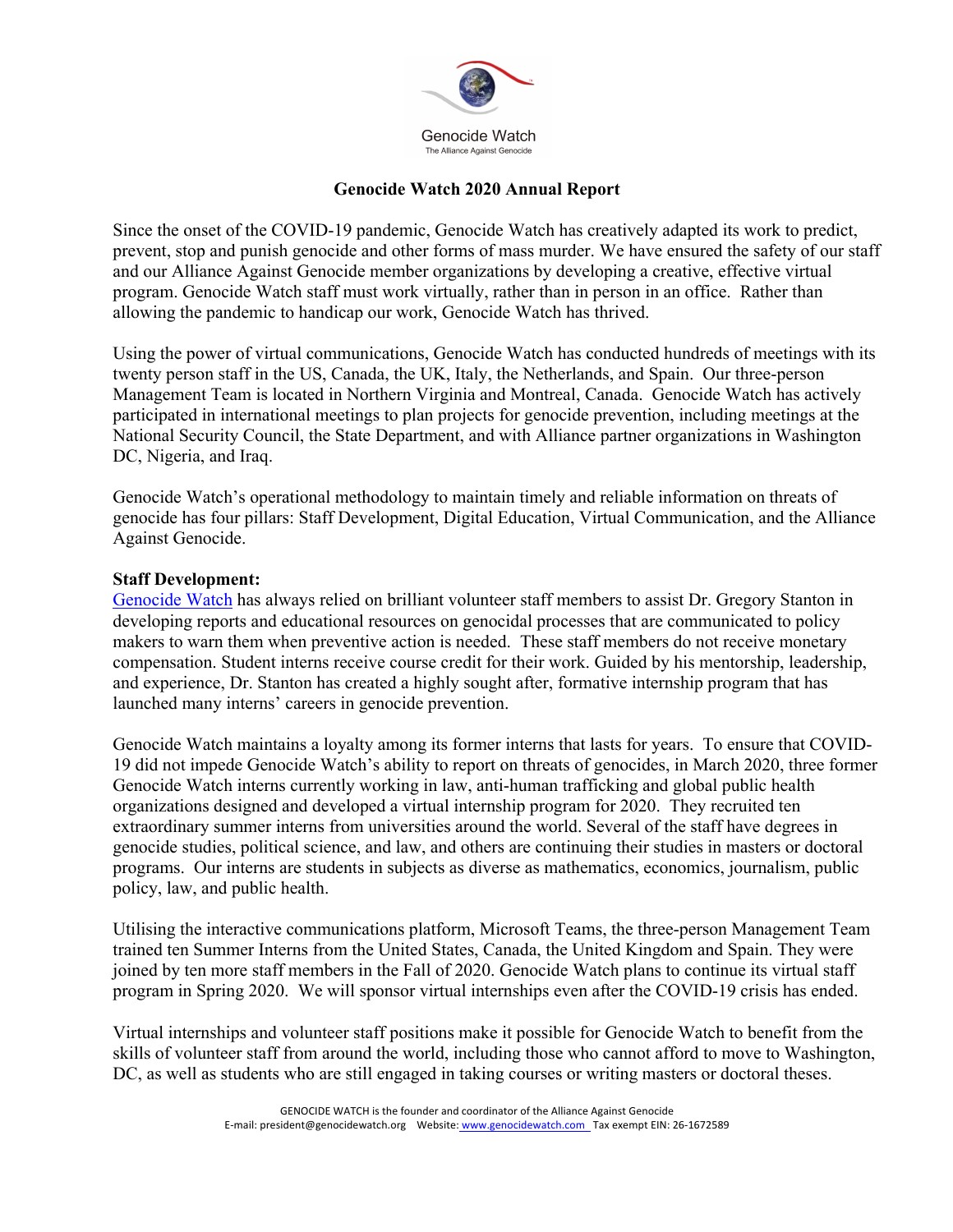

# **Digital Education:**

Introduced by Genocide Watch's Chief Program Officer, Deanna Wilken, staff members have produced interactive histories of genocides on the Timestream platform. Timestream is software originally developed by the Ntrepid Corporation to provide law enforcement and government policy agencies with software to organize the histories of crimes, conflicts, and other complex social processes. Ms. Wilken recognized that Timestream is ideally suited to organize the detailed histories of conflicts that have resulted in or may lead to genocides. Genocide Watch is the first human rights organization to use this powerful software platform. Timestream is an educational tool that can be very helpful to teachers and students who are studying genocides. It is more powerful than PowerPoint because it permits one click access to supporting charts, photos, news articles, and reports that enrich the presentation of historical data. Click here to view Timestreams on Myanmar's Genocide of the Rohingya, India's threats to Muslims in Assam, and other histories.

Co-created by interns Naveen Bhatia and Alexandra Sharp, and continued by Eli Finkelson, Genocide Watch launched a new Podcast Series: *Conversations on Genocide.* Genocide Watch has a Zoom licence to record the audio and video of interviews. We subscribed to SoundCloud to disseminate the podcasts to our listeners. Click here to listen to the first episode, featuring Dr. Gregory Stanton, the Founding President of Genocide Watch. Genocide Watch aims to publish a new episode once a month and will be featuring genocide experts and survivor testimonies.

### **Virtual Communication:**

Since the COVID-19 pandemic, Dr. Stanton has been collaborating with key U.S. policy makers to plan U.S. government actions to assist Nigeria in stopping genocidal massacres against Christians in northeast and central Nigeria. In June, Dr. Stanton spoke at the National Security Council with former Congressman Frank Wolf, who is a member of the Genocide Watch Board of Advisors. They advocated a U.S. Special Envoy to investigate the crimes against humanity in Nigeria. Dr. Stanton also spoke at press conferences on the genocide of Christians in Nigeria organized by In Defense of Christians and by the International Campaign on Nigeria, both Alliance Against Genocide members organizations.

Led by intern, Eric Ross, Genocide Watch created an interactive map of Nigeria and West Africa illustrating the increased frequency and intensity of Boko Haram, Fulani jihadist, and ISIS in West Africa attacks against Christian civilian populations.

In June, Dr. Stanton's statement on Turkey's war crimes and crimes against humanity in northern Syria was included as evidence in the US Commission on International Religious Freedom's virtual hearing on Safeguarding Religious Freedom in Northeast Syria.

To commemorate the 25<sup>th</sup> Anniversary of the Srebrenica Genocide, Dr. Stanton spoke about the "Cost of Denial" in a special webinar event for the Post-Conflict Research Center in Sarajevo. Intern Linda Zheng published a country report on current genocide denial in Bosnia-Herzegovina.